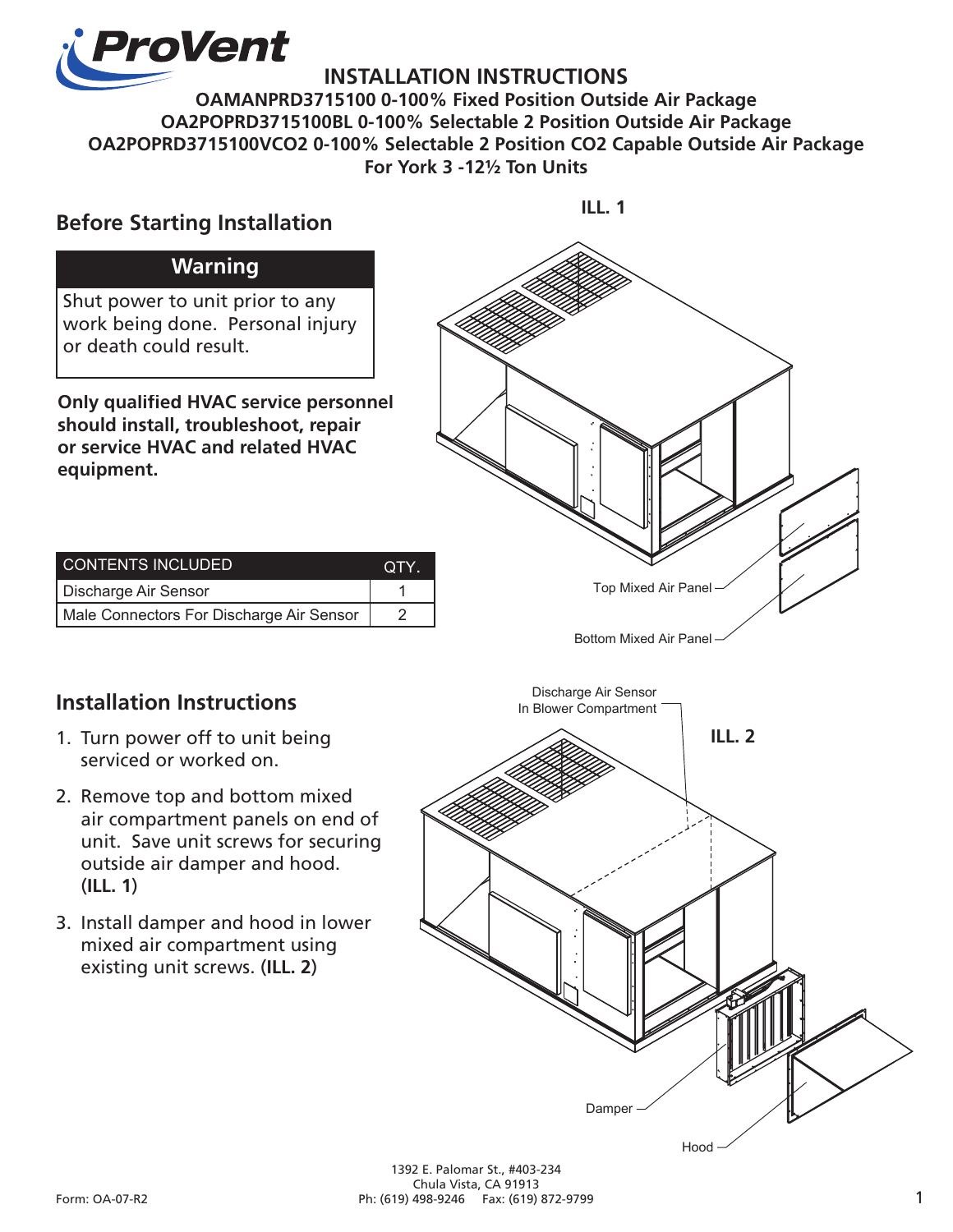4. For fixed position Model OAMANPRD3715100, set locking quadrant on damper extended shaft to desired open position.

Install existing top mixed air compartment panel using existing screws. (**ILL. 1**)

5. For two position Model OA2POPRD3715100**,** remove factory Molex connector from unit. At end of actuator power cord are connector pins. Plug pins into Sockets #1 and #2 on back of Molex connector. (**ILL. 3, Detail A**) Reconnect Molex connector to unit.

As an alternative, actuator power cord can be wired directly to 24V transformer in unit electrical panel.

The actuator is factory set to minimum open position. To increase open position, loosen set screw on limitor of actuator (Be careful not to remove screw completely. Just loosen.). Move limitor to desired actuator open position and secure set screw. (**ILL. 4**)

Install existing top mixed air compartment panel using existing screws. (**ILL. 1**)





**ILL. 4 - Belimo Actuator**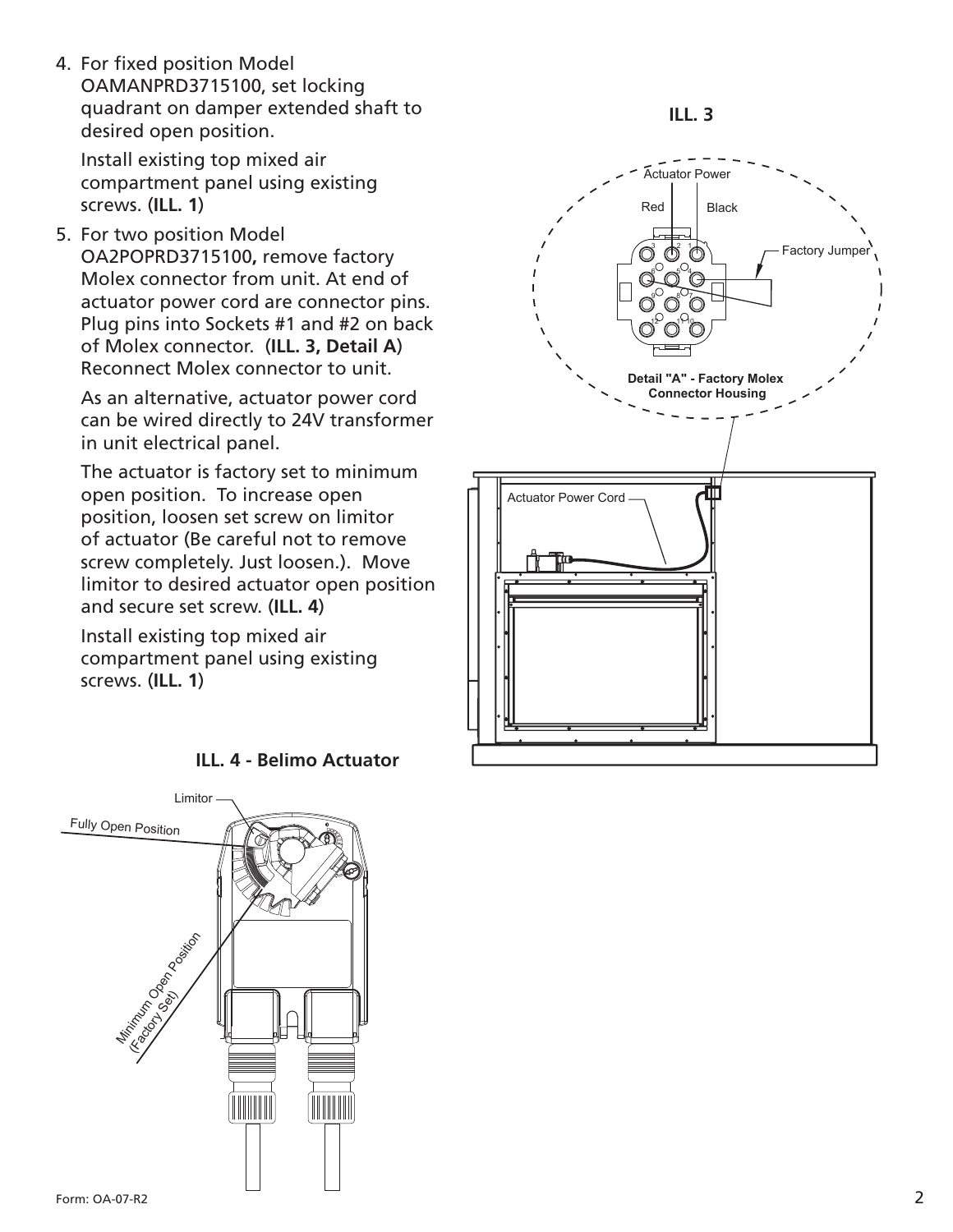6. For two position CO2 capable Model OA2POPRD3715100VCO2, plug Molex connector into mating connector on unit. (**ILL. 5**)

Remove discharge air sensor from box and crimp male wire connectors provided (also in box). In blower compartment of unit, locate two black wires with female wire connectors. Attach discharge air sensor to those wires and secure. (**ILL. 2**)

The outside air package is designed for demand control ventilation through control signal by field provided CO2 sensor. Refer to **Pages 4 thru 6** for settings and adjustments.

Install existing top mixed air compartment panel using existing screws. (**ILL. 1**)

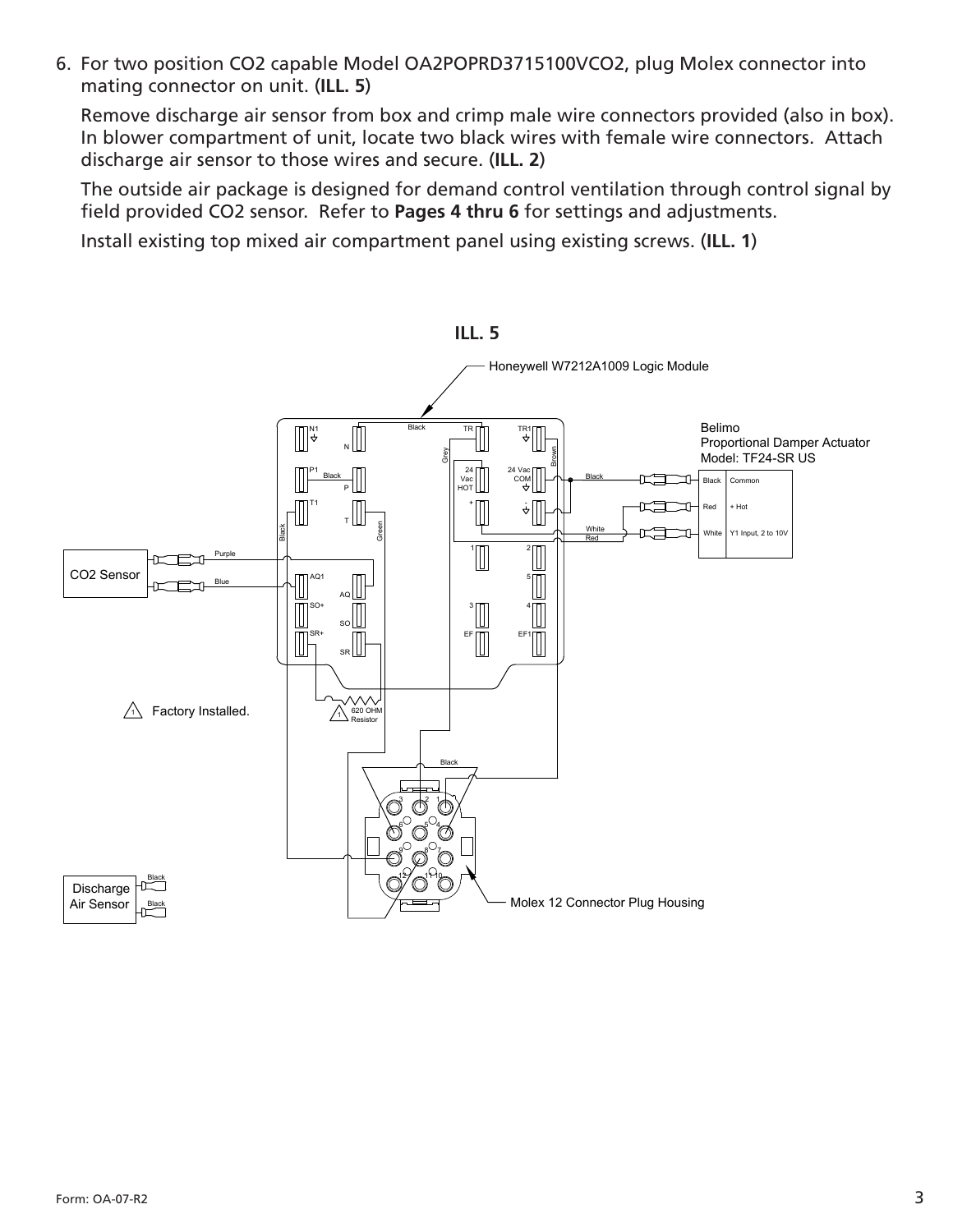## **SETTINGS AND ADJUSTMENTS**

# **CAUTION**

**Equipment Damage Hazard. Excessive force can damage potentiometer controls.**

*Use a small screwdriver when adjusting enthalpy changeover and minimum damper position controls.*

Potentiometers with screwdriver adjustment slots, located on device face, provide adjustments for several parameters (see Fig. 6 for locations on device):

- DCV setpoint.
- Minimum damper position.
- DCV maximum damper position.
- Enthalpy changeover.
- Exhaust setpoint.



**Fig. 6. Potentiometer and LED locations (W7212 shown).**

### **Demand Control Ventilation Setpoint**

The logic module modulates the outdoor damper to provide ventilation based on the 0/2-10 Vdc DCV. With no cooling signal, the DCV overrides the outdoor air damper when ventilation requires additional outdoor air.

### **Adjusting Minimum and Maximum Positions**

The minimum position potentiometer maintains the minimum outdoor air flow into the building during the occupied period. The minimum position allows for the building effluents. The DCV maximum position potentiometer allows the installer to limit the amount of outdoor air flow into the building when the DCV overrides the mixed air sensor and allows the proper ventilation based on occupancy. Setting the DCV maximum position of the damper prevents the introduction of large amounts of hot or cold air into the space by preventing the dampers from opening 100%. Set the DCV maximum position at the maximum design occupancy.

#### *IMPORTANT*

*With the DCV maximum position set below the minimum position, the minimum position overrides the maximum position (negating most DCV functions of the logic module, as the damper cannot move).*

NOTES:

- When the mixed air sensor takes control based on an increased requirement for cooling, it overrides the DCV maximum position potentiometer and can drive the damper full-open.
- If the mixed air temperature drops to  $45^{\circ}$ F, the mixed air sensor overrides the DCV and fully closes the damper to protect from freezing the hot or chilled water coils. Control returns to normal once the mixed air temperature rises to 48°F.

#### **Minimum Position Adjustment**

For detailed assistance in minimum position selection reference the Economizer Application Guide (form 63-8594) Ventilation section. The following provides basic guidelines for minimum position selection and adjustment:

#### *IMPORTANT*

- *• Adjust the minimum position potentiometer to allow the minimum amount of outdoor air for building effluents, as required by local codes, to enter the building.*
- *• This procedure requires use of a quality thermometer capable of reading to 0.5°F [0.25°C].*
- NOTE: Make minimum position adjustments with at least a 10°F [6°C] temperature difference between outdoor and return air.
	- **1.** Calculate the appropriate mixed air temperature, see Equation 1.
	- **2.** Disconnect mixed air sensor from terminals T and T1.
	- **3.** Place a jumper across terminals T and T1.
	- **4.** Ensure that either the factory-installed jumper is in place across terminals P and P1 or, if remote damper position is required, that it is wired according to Fig. 5 and turned fully clockwise.
	- **5.** Connect 24 Vac across terminals TR and TR1.
	- **6.** Carefully adjust the potentiometer on the face of the device with a small screwdriver until the mixed air temperature reaches the calculated value.

NOTE: Ensure that the sensed air is well mixed.

**7.** If all minimum and maximum position adjustments are complete, remove the T-T1 jumper and reconnect the mixed air sensor.

**Equation 1.Formula to aid minimum position adjustment.**

$$
(T_O \cdot \text{ OA}) + (T_R \cdot \text{ RA}) = T_M
$$

Where:

 $T<sub>o</sub>$  = Outdoor air temperature

- OA = Percent of outdoor air
- $T_R$  = Return air temperature

RA = Percent of return air

 $T_M$  = Resulting mixed air temperature

- NOTE: The following sample calculation uses only Fahrenheit temperature.
- EXAMPLE: Assume local codes require 10% outdoor air during occupied conditions, outdoor air is 60°F and return air is 75°F. Under these conditions, what is the temperature of the mixed air?

 $(0.1 \cdot 60^{\circ}F) + (0.9 \cdot 75^{\circ}F) = 6.0^{\circ}F + 67.5^{\circ}F = 73.5^{\circ}F$ 

Mixed air will be 73.5°F when OA is 60°F and RA is 75°F with 10 percent outdoor air entering the building.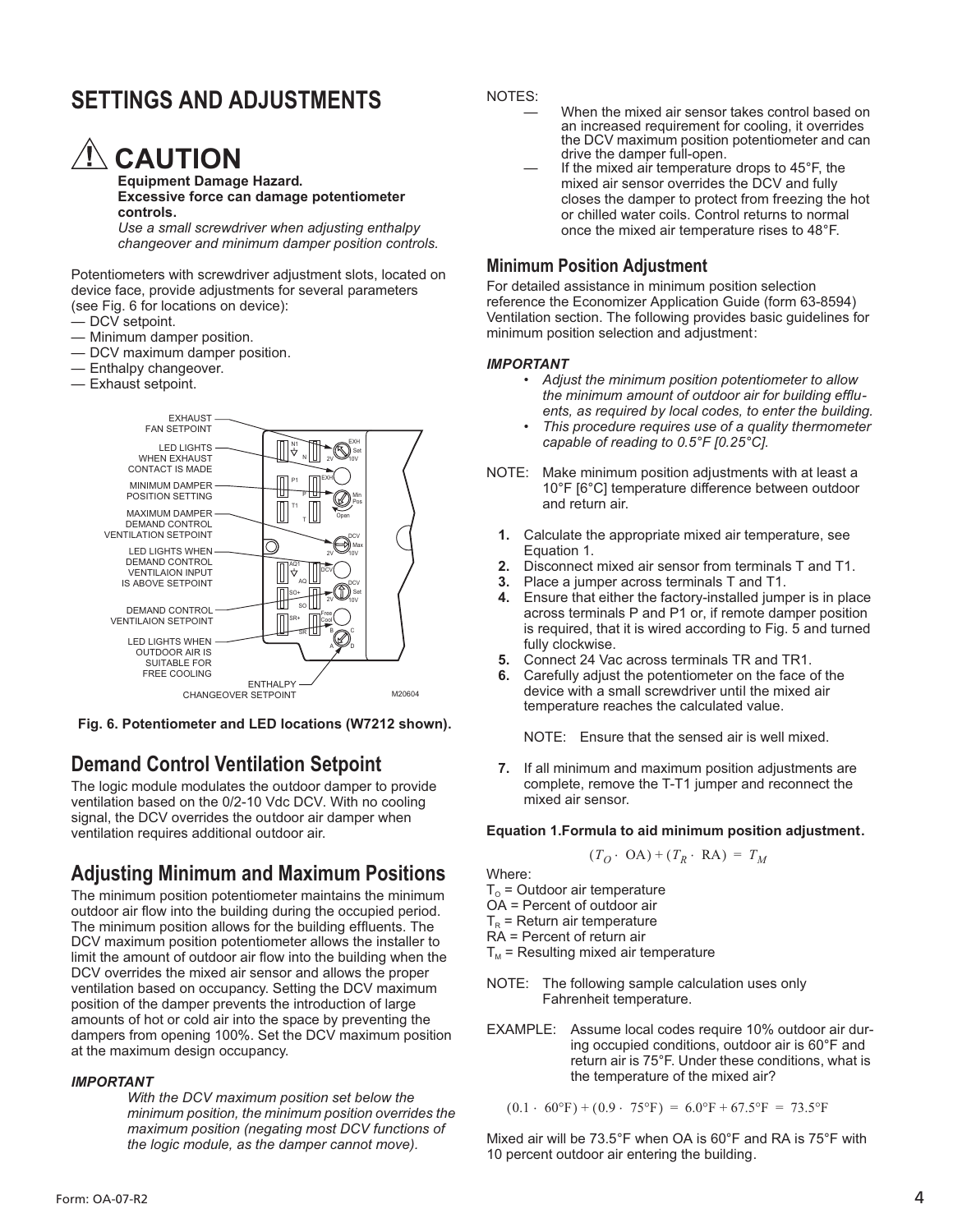# **CHECKOUT AND TROUBLESHOOTING**

Checkout requires a 9V battery, 620 ohm, 1.2K ohm, 5.6K ohm, and 6.8K ohm resistors. Use Table 3 and Fig. 15 for checkout.

# **CAUTION**

**Equipment Damage Hazard. Excessive force can damage potentiometer controls.**

Use a small screwdriver when adjusting enthalpy changeover and minimum damper position controls.



#### **Fig. 15. Meter location for checkout and troubleshooting (W7212 shown).**

| <b>Step</b>      | <b>Checkout Procedure</b>                                                   | <b>Proper Response</b>                          |  |
|------------------|-----------------------------------------------------------------------------|-------------------------------------------------|--|
| $\overline{1}$ . | <b>CHECKOUT PREPARATION</b>                                                 |                                                 |  |
|                  | Disconnect power at TR and TR1.                                             | All LED are off; Exhaust Fan contacts are open. |  |
|                  | Disconnect devices at P and P1.                                             |                                                 |  |
|                  | Jumper P to P1.                                                             |                                                 |  |
|                  | Place 5.6K ohm resistor across T and T1.                                    |                                                 |  |
|                  | Jumper TR to 1.                                                             |                                                 |  |
|                  | W7212 only: Jumper TR to N.                                                 |                                                 |  |
|                  | If connected, remove C7400 Enthalpy Sensor from terminals $S_0$ and +.      |                                                 |  |
|                  | Connect 1.2K ohm 4074EJM Checkout Resistor across terminals $S_0$ and $+$ . |                                                 |  |
|                  | Put 620 ohm resistor across $S_R$ and +.                                    |                                                 |  |
|                  | Set minimum position, DCV setpoint, and Exhaust potentiometers fully CCW.   |                                                 |  |
|                  | Turn DCV maximum position potentiometer fully CW.                           |                                                 |  |
|                  | Set enthalpy potentiometer to D.                                            |                                                 |  |
|                  | W7214 only: Jumper TR to O.                                                 |                                                 |  |
|                  | Apply power (24 Vac) to terminals TR and TR1.                               |                                                 |  |
| $\overline{2}$ . | DIFFERENTIAL ENTHALPY                                                       |                                                 |  |
|                  | Execute step one, Checkout Preparation.                                     |                                                 |  |
|                  | Place 620 ohm resistor across $S_0$ and +.                                  |                                                 |  |
|                  | Place 1.2K ohm resistor across $S_R$ and +.                                 | Free cool LED turns on.                         |  |
|                  | Remove 620 ohm resistor from $S_O$ and +.                                   | Free cool LED turns off.                        |  |
| $\overline{3}$ . | <b>SINGLE ENTHALPY</b>                                                      |                                                 |  |
|                  | Execute step one, Checkout Preparation.                                     |                                                 |  |
|                  | Set enthalpy potentiometer to A (fully CCW).                                | Free cool LED turns on.                         |  |
|                  | Set enthalpy potentiometer to D (fully CW).                                 | Free cool LED turns off.                        |  |

#### **Table 3. Checkout for W7212, W7213, W7214 Economizers Connected to Honeywell Actuator.**